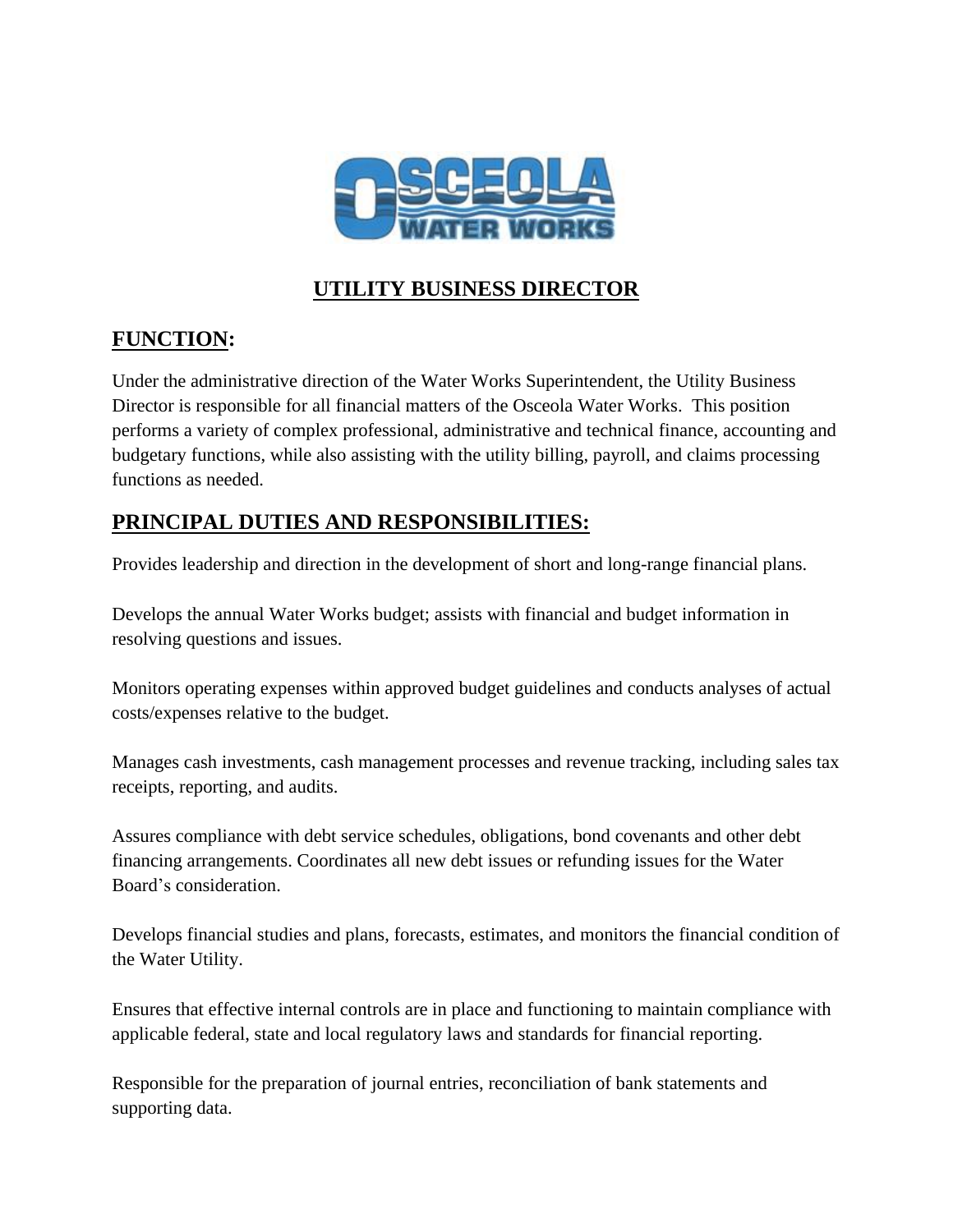Responsible for the financial reporting process of annual audit.

Develops rate schedules and prepares rate resolutions.

Develops and maintains an equipment depreciation program.

Responsible for researching and writing all applicable grants.

Maintains the utilities capital improvement program.

Responsible for maintaining a cost analysis report pertaining to water production costs to include treatment, distribution and administrative costs of service.

Oversees all the execution of the administrative support contract with the CCRC.

Other duties as assigned by the Water Superintendent.

### **QUALIFICATIONS:**

Graduation from an accredited college or university or an Associate of Arts degree in a relevant field of study is required.

Knowledge of utility accounting principles.

Knowledge of computer software applications including Microsoft and database programs.

Ability to communicate verbally and in writing to personnel.

Ability to accurately perform arithmetic calculations and mathematical functions.

Ability to maintain an effective relationship with both external and internal customers.

Ability to maintain confidentiality of company records.

Must have a valid Iowa driver license.

#### **PHYSICAL REQUIREMENTS:**

Ability to lift 50 pounds.